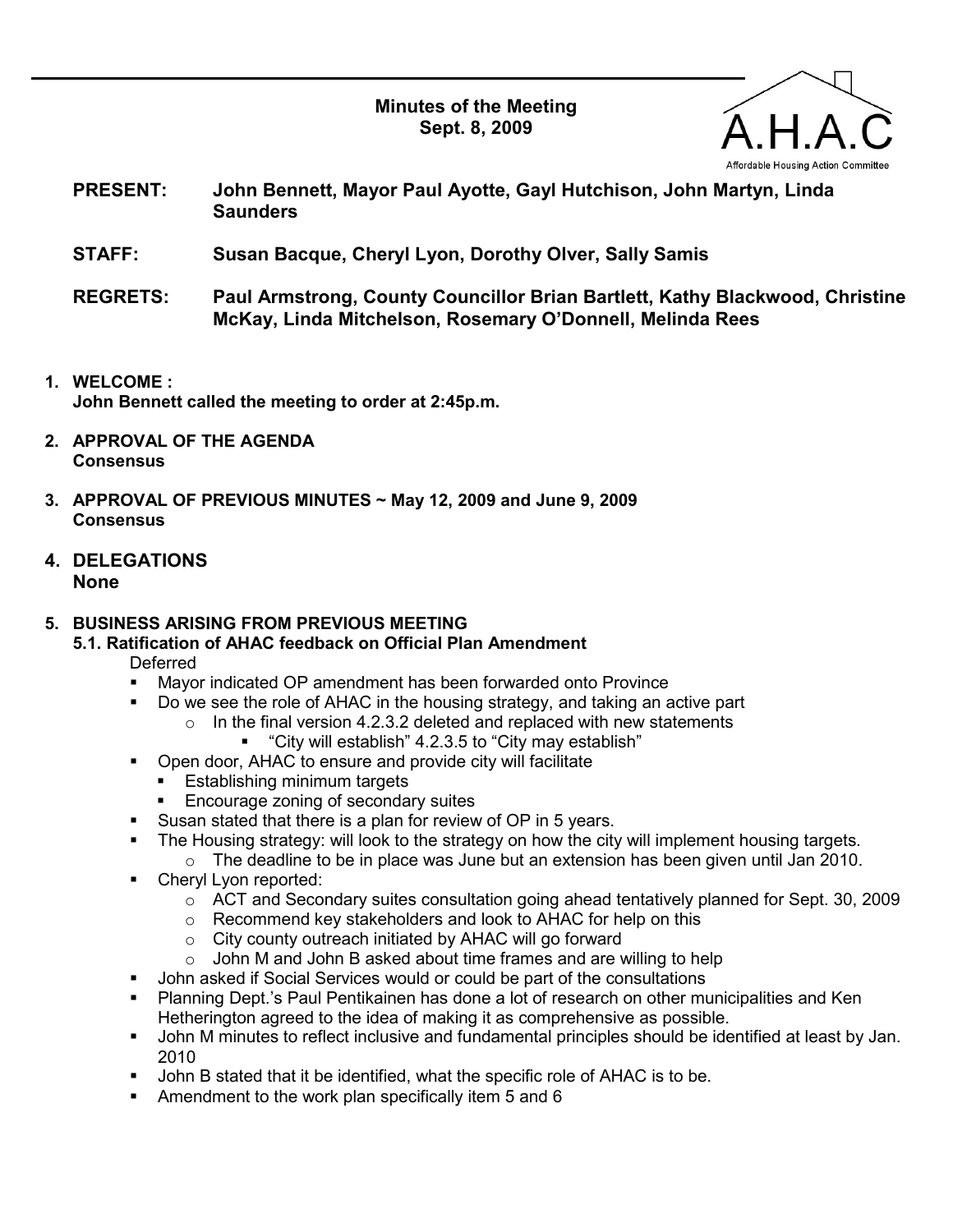## 5.2. ACT Proposal Status Report ~ Cheryl Lyon

- Sept 30 as a tentative date
- **Focus will be on secondary suites**
- To be held at Bridgenorth community centre
- **Invitation to major stakeholders with best stories and advice**

# 6. REPORTS FROM COMMITTEES / WORKING GROUPS

#### 6.1. C.E.W.G Committee ~ Gayl Hutchison

- **Housing Is Fundamental** 
	- o Content finalized and ready to go
	- o New designer has ideas about resetting and design new life
	- $\circ$  Need to set up a working group to address promotion and distribution for the document
- John M stated that Paul Armstrong deserves a lot of credit for all the hours spent on HIF

## 6.2. Housing Workers Network

- Meeting Sept 9 with the focus on pests including bed bugs
- **AHAC will continue to support HWN**

## 6.3. Services Committee ~ Melinda Rees

No Report

#### 6.4. 2009 Progress report on work plan tasks

- John M. stated that the Poverty Reduction Network is without a lead on the housing segments and suggested that AHAC could take the lead on Housing at PRN table. In interim he is combining his role with planning and housing.
- **Homelessness Partnership Strategy** 
	- o John M invited to meeting, it is a local project receiving national attention.
	- o Very successful program
	- o Action item: AHAC will continue to provide the resources \$8000-\$9000
- Continue to fund community plan update.

# 6.5 Update Work Plan

- Collapse #9 with Housing Is Fundamental
- #8 re: Community Plan Update, Len Liftchus has left Peterborough United Way, Lisa Smith is the new contact.
- Housing lead for Poverty Reduction Network to be John Martyn as interim lead
- **Staff to update the work plan and distribute**

# 7. NEW BUSINESS

# 7.1. Provincial Housing Strategy ~ Consultation Session ~ Sept. 17, 2009 ~ 6:30p.m. - 9:30p.m

- John Martyn and John Bennett will attend representing AHAC
	- **Susan attended the Ottawa session.**
	- It was less informative for the Ministry then for community.
	- **Written submissions are due by Dec. 2009**
	- John Martyn reported that Jeff Leal MPP is sponsoring a town hall meeting next Monday, Sept. 14. Delegates to this meeting were by invitation only.
	- John Martyn reported that he is invited to RHINO~Rural Housing Issues Network Ontario, Sponsored by Wellesley institute
		- $\circ$  Complete lack of structure or plan on rural housing, and didn't make it to the forum.
		- o Trying to formalize a way to get the issues out. Minister Watson being made aware.
		- $\circ$  Cheryl suggested a County rep be on the Housing Strategy steering committee.